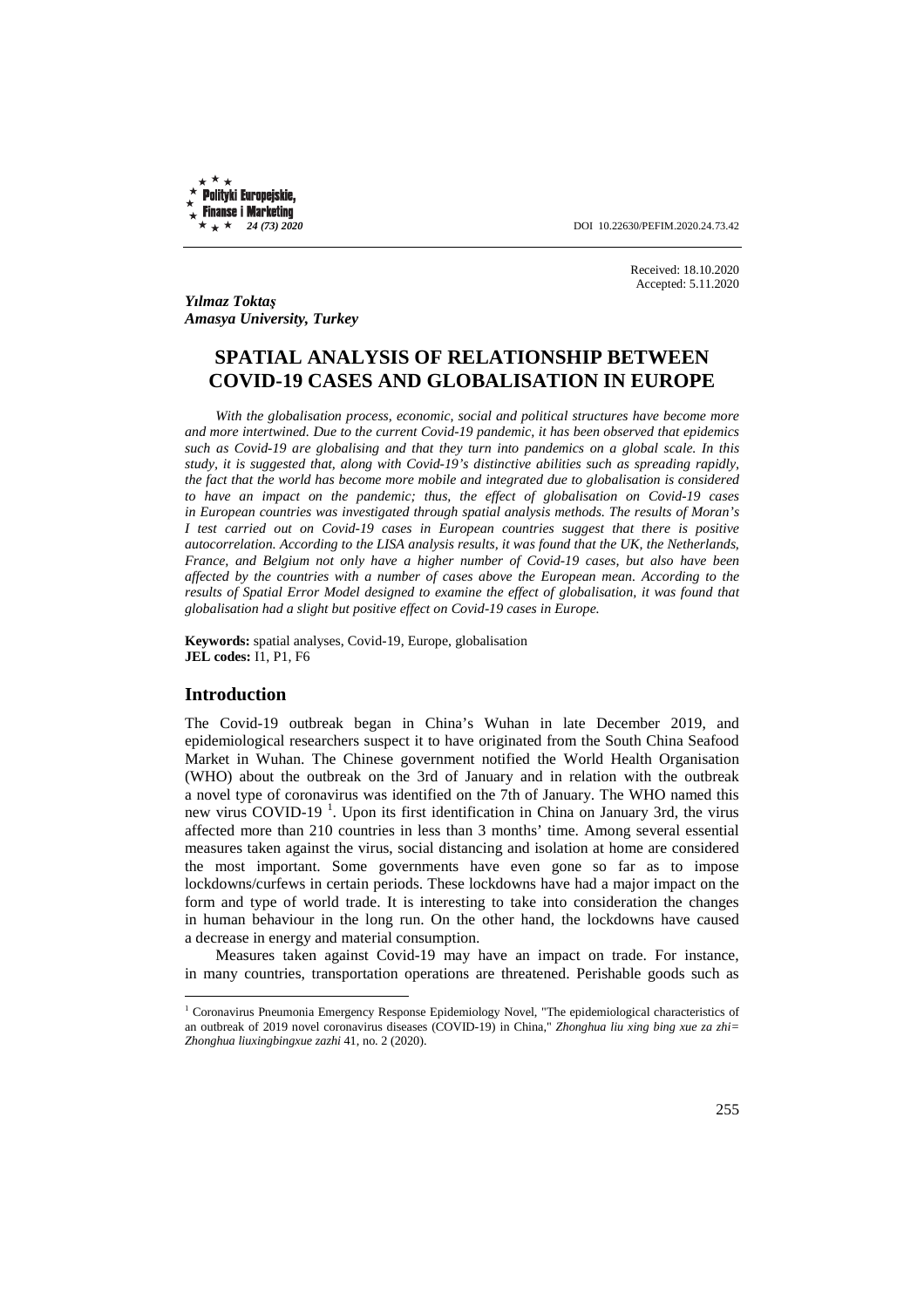fresh fruits and vegetables, fish and fish products are facing the risk of getting spoilt due to the strict measures imposed on transportation operations. Factories producing food products may slow down their production process due to the effort they put in keeping up with the health standards  $2$ . Along with its impact on people's lives in terms of health, Covid-19 is causing a dramatic change in employment due to the economic recession and panic it has created in countries' economies. Covid-19's impact on employment will be varying from sector to sector; some sectors will encounter a surge in demand, others a surge in supply. While sectors related to healthcare and social services have seen an increased demand in employment, airline pilots and hotel staff have faced low supply shocks and strong demand shocks. Manual workers such as stonemasons and roofers, for whom it is impossible to work from home, are threatened by a strong supply shock. Professions such as cooks, waiters, and dishwashers are threatened not only by unfavourable demand shocks as the demand for restaurants go down, but also by a supply shock as they cannot work from home  $3$ . Moreover, measures restricting people's free movement which affect the likes of seasonal workers may have an impact on food production and hence may affect market prices globally<sup>4</sup>. Although Covid-19 is essentially a disease affecting human health, it is also a situation with socio-economic impacts on countries' economies, lifestyles, and consumption habits. The impact it has had on strong economies in the world is important<sup>5</sup>.

Globalisation can be defined as the global integration of societies and economies by transcending the nation-state's borders with the help of international trade, capital, ideas and human movement. Just as it shapes the modern world, globalisation also causes social, cultural and environmental problems <sup>6</sup>. The twentieth century positively affected the lives of those who lived in Europe. Compared to a family living in the 1990s, a family living in Europe in the 2000s had better access to more commodities, services, food, accommodation, summer holidays, travel, and healthcare services. Rapid globalisation has ended the political division in Europe; thus, in the 1990s, Europe was transformed into a homogenous landscape with market economies and multi-party democracies. With the European Union project, Europe increased tariffs and restrictions in order to preserve the domestic market. They tried to protect the common domestic market; however, as a result of the global world economy, European countries had to compete with countries that had much lower income and social expenses. The leading European economies are those industrialised countries with welfare state understanding. In this light, the welfare state understanding in European countries does not seem to completely agree with the neo-liberal understanding<sup>7</sup>.

Recently, the Covid-19 pandemic tops the whole world's agenda. In this period, people are recommended to stay at home, and in some countries, it is made an obligation

 2 "Novel Coronavirus (COVID-19)," 2020, http://www.fao.org/2019-ncov/q-and-a/impact-on-food-andagriculture/en/.

<sup>&</sup>lt;sup>3</sup> R Maria del Rio-Chanona et al., "Supply and demand shocks in the COVID-19 pandemic: An industry and occupation perspective," *arXiv preprint arXiv:2004.06759* (2020).<br><sup>4</sup> EAO, "Novel Coronavirus (COVID-10)."

FAO, "Novel Coronavirus (COVID-19)."

<sup>5</sup> Richard Baldwin and Beatrice Weeder di Maura, *Economics in the Time of Covid-19* (CEPR Press, 2020).

<sup>6</sup> Leon Brittan, *Globalisation Vs. Sovereignty? The European Response: The 1997 Rede Lecture and Related Speeches and Articles* (Cambridge University Press, 1998).<br><sup>7</sup> Jyan T. Berend, An economic history of twartigth contum

Ivan T Berend, *An economic history of twentieth-century Europe: Economic regimes from laissez-faire to globalization* (Cambridge University Press, 2016).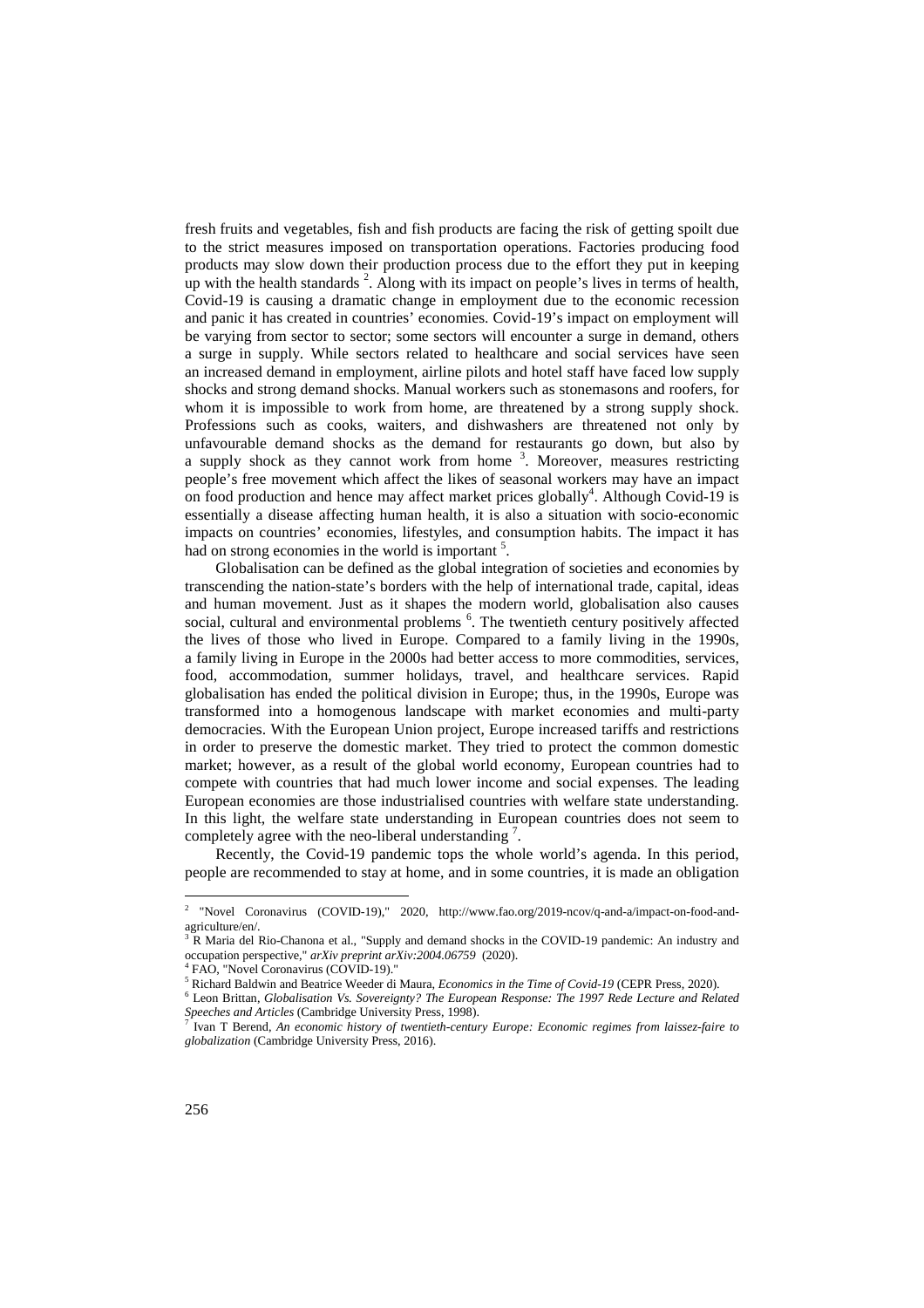by means of governmental authority. With this pandemic, human movement across the globe has decreased, the number of international flights has been reduced, and many countries have closed their borders to the world. All these actions suggest that humanity's future will be different from what it used to be before the pandemic.

At this point a question arises whether Covid-19 will strengthen the tendency towards deglobalisation or not. Following the travel bans, restrictions in airlines, limitation of health products trade by governments, a decrease in physical mobility is observed. Yet, at the same time, the fact that people across the globe communicate with each other online at a higher level has created a higher level of interaction and sharing especially in the spheres of arts and sciences.

Although the advances achieved in preventing, controlling and treating contagious diseases increase our capability to react when faced with pandemics, human behaviour, demographic characteristics and globalisation processes related to mobility have increased the risk of a pandemic outbreak and accelerated global contagion. In recent years, globalisation has shaped the social and economic changes which accelerate the spread of new viruses <sup>8</sup>. While the increase in human movement accelerates the speed at which microbes travel, urbanisation has facilitated the spread of contagious diseases <sup>9</sup>. Despite this, globalisation has facilitated international cooperation and supported advancements in disease research and observation<sup>10</sup>.

Globalisation is considered to be instrumental in spreading pandemics. The increase in mobility in the globalising world causes diseases to spread much faster. In this context, in order to determine future policies, it is important to research whether globalisation will be instrumental in spreading Covid-19. During the Covid-19 pandemic period, the importance of technological innovations is understood for health protection  $11$ .

## **Data and Method**

The number of cases confirmed as of April 1, 2020 was used as data in the present study<sup>12</sup>. The KOF Index of Globalisation which is developed by Gygli, Savina, Florian Haelg, Niklas Potrafke and Jan-Egbert Sturm was used as the variable in regression analysis in order to investigate the effect of globalisation on the number of Covid-19 cases<sup>13</sup>. The GeoDa software was used in the analysis of the data investigated in the study. The spatial weight matrix to be used in the study was formed in accordance with the threshold-distance model.

<sup>&</sup>lt;sup>8</sup> Patrick R Saunders-Hastings and Daniel Krewski, "Reviewing the history of pandemic influenza: understanding patterns of emergence and transmission," *Pathogens* 5, no. 4 (2016).

<sup>9</sup> Ronald Labonté, Katia Mohindra, and Ted Schrecker, "The growing impact of globalization for health and public health practice," *Annual review of public health* 32 (2011).

<sup>10</sup> Saunders-Hastings and Krewski, "Reviewing the history of pandemic influenza: understanding patterns of emergence and transmission."

<sup>&</sup>lt;sup>11</sup> E Stawicka and A Parlinska, "12 Emerging Wireless Technologies Based on IoT in Healthcare Systems in Poland," in *IoT Security Paradigms and Applications: Research and Practices*, ed. Bharat Bhushan Sudhir Kumar Sharma, Narayan C. Debnath (CRC Press, 2020).

<sup>&</sup>lt;sup>12</sup> CSSE, Johns Hopkins. "2019 Novel Coronavirus Covid-19 (2019-Ncov) Data." (2020).

<sup>&</sup>lt;sup>13</sup> Savina Gygli et al., "The KOF Globalisation Index – revisited," The Review of International Organizations 14, no. 3 (2019/09/01 2019), https://doi.org/10.1007/s11558-019-09344-2, https://doi.org/10.1007/s11558-019- 09344-2.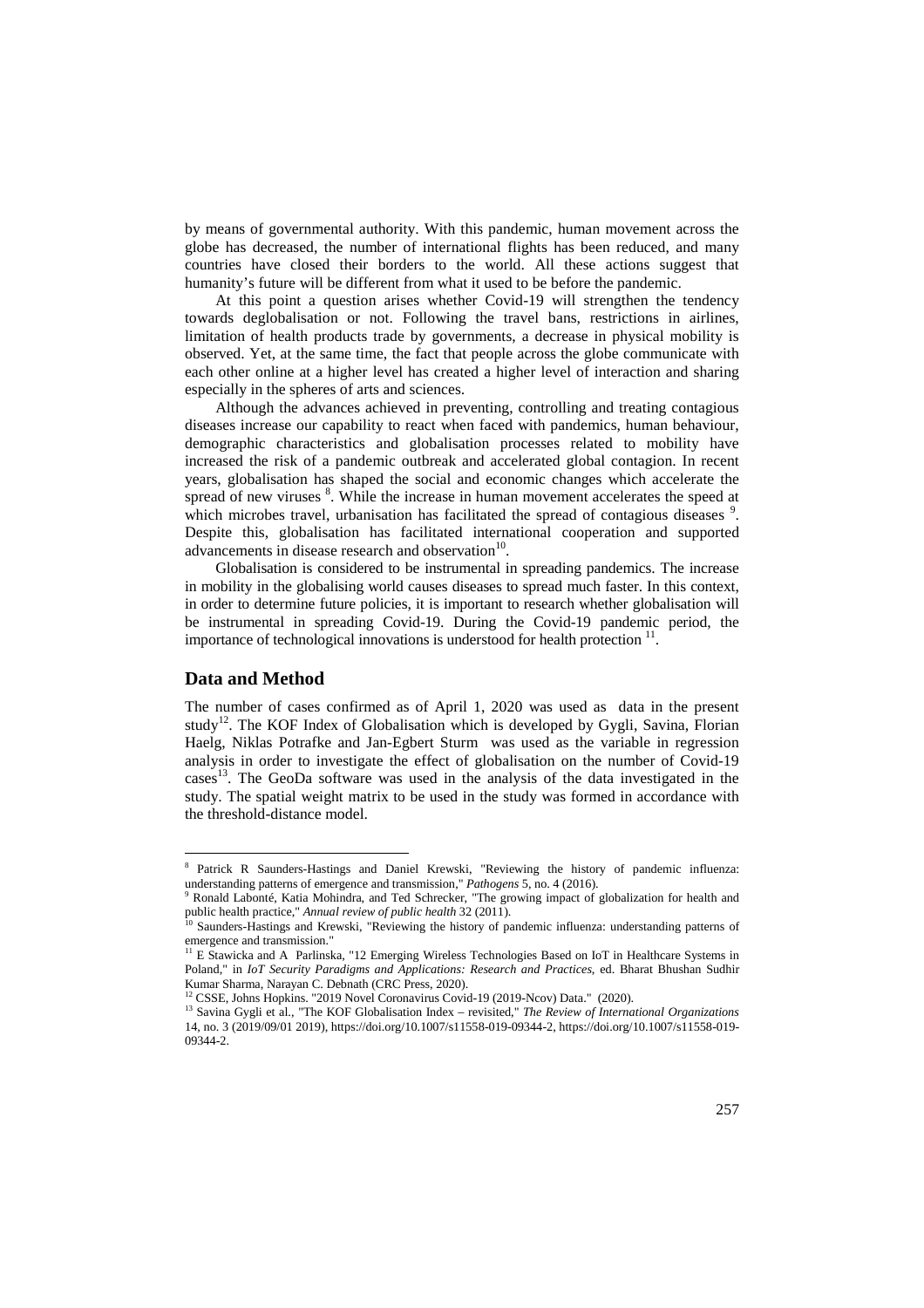The model below was used in the study for regression analysis:

LNCovid19= $\alpha_0 + \beta_1$ Globalisation+ $u_1$ 

For spatial autocorrelation, regions' spatial neighbourhood relations must be studied. Spatial autocorrelation compares two sets of information based on the similarity of observations and locations.

(1)

The structure of spatial autocorrelation is related to the locations of observations within the geographic space. Spatial autocorrelation test yields positive and negative autocorrelation. If observation values which are close to each other are similar, they as a whole show a positive spatial autocorrelation pattern; and if close observations have different values, they show a negative spatial autocorrelation pattern  $14$ .

Today there is an abundance of different methods to measure spatial autocorrelation. One of the commonly used methods is Moran's I developed by Patrick Moran. Moran's I is calculated in relation to the error terms of the ordinary least squares estimate  $^{15}$ . Moran's I statistics can be assigned values between (-1,1). When Moran's I test statistics is positive, a spatial autocorrelation exists between error terms and the closer the value is to 1, the greater is the strength of positive spatial autocorrelation. When the test's result is negative, it is concluded that a negative spatial dependence exists <sup>16 17</sup>. Spatial autocorrelation analysis include global (cluster test) and local (cluster test), Moran's I statistics tests and their visualisation  $^{18}$ .

In this study, Moran's I was used for spatial autocorrelation. The formula for Moran's I test statistics is indicated below:

$$
I = \frac{\sum_{i} \sum w_{ij} z_{i} z_{j} / S_{0}}{\sum z^{2} / n}
$$
 (2)

Here  $z_i = x_i - \bar{x}$  ve  $\bar{x}$  X  $\bar{x}$  indicates the mean of the variable.

To investigate whether countries are different from their neighbouring countries in terms of Covid-19 or not and whether this difference is significant, Local Moran's I Statistics was used. Local Indicator of Spatial Association (LISA) statistics was developed by Luc Anselin  $19$ . This statistic determines whether a significant spatial clustering or discrepancy exists; that is to say, it provides each region's comparative statistics with its neighbours. Moran's I statistics is formulised for each i region and t year as indicated below <sup>20</sup>:

$$
I_i = \frac{z_i}{m_0} \sum_j W_{ij} Z_j \quad \text{ with } m_0 = \frac{\sum_i Z_i^2}{N} \tag{3}
$$

In the formula, the row-standardised form of weight matrix  $W_{ii}$  is the element of W and  $Z_i$  ( $Z_j$ ) is the observation in the i (j) district.

 $\overline{a}$ 

<sup>14</sup> Manfred M Fischer and Jinfeng Wang, *Spatial data analysis: models, methods and techniques* (Springer Science & Business Media, 2011).

<sup>15</sup> Metehan Yılgör, *Mekansal Ekonometri: Mekansal Yatay Kesit ve Mekansal Panel Veri Modelleri* (İstanbul: DER Yayınları, 2019).

<sup>16</sup> Fischer and Wang, *Spatial data analysis: models, methods and techniques*.

<sup>17</sup> Yılgör, *Mekansal Ekonometri: Mekansal Yatay Kesit ve Mekansal Panel Veri Modelleri*.

<sup>&</sup>lt;sup>18</sup> Luc Anselin, Ibnu Syabri, and Youngihn Kho, "GeoDa: an introduction to spatial data analysis," in *Handbook of applied spatial analysis* (Springer, 2010).

<sup>19</sup> Luc Anselin, "Local indicators of spatial association—LISA," *Geographical analysis* 27, no. 2 (1995).

<sup>20</sup> Yılgör, *Mekansal Ekonometri: Mekansal Yatay Kesit ve Mekansal Panel Veri Modelleri*.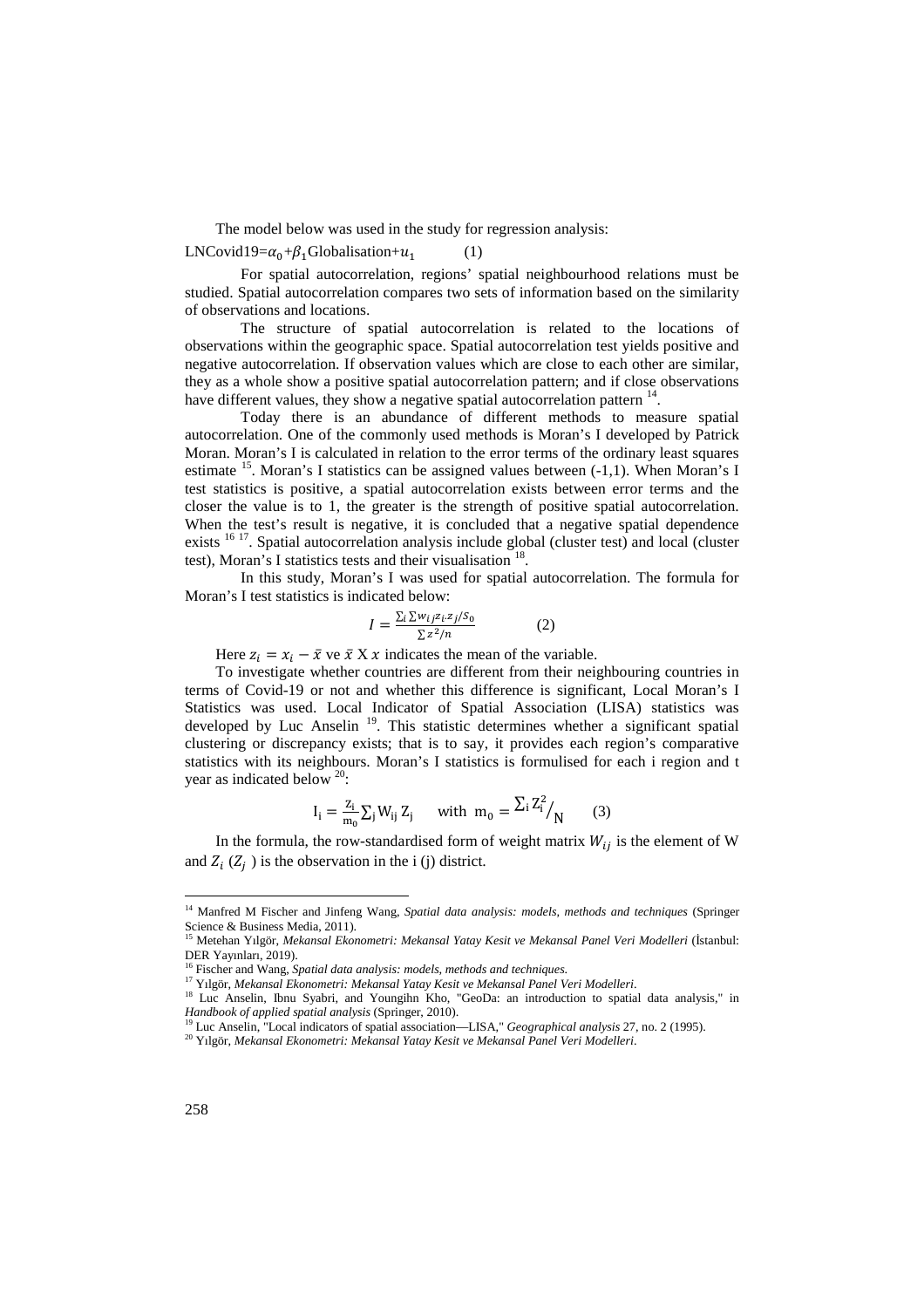Spatial Error Model (SEM) is used in cases such as omitted variable, measurement error, and spatial heterogeneity. SEM is shown with two formulas  $21$ :

$$
y = x\beta + \varepsilon
$$

$$
\varepsilon = \lambda W\varepsilon + u \quad (4)
$$

Here y shows the i dependent variable; X the independent variable; u random error term;  $\lambda$  the coefficient of the spatial error.

### **Econometric Results**

 $\overline{a}$ 

Spatial distribution map of Covid-19 cases is given below in Figure 1. The darkest colour demonstrates the countries with the highest number of cases. Countries marked with less dark and light colours are observed to form a cluster as demonstrated in Figure 1. Taking this into account, it can be suggested that spatio-sequential dependence exists visually.



**Figure 1.** Spatial Distribution of Covid-19 Cases Data Source: CSSE, Johns Hopkins. "2019 Novel Coronavirus Covid-19 (2019-Ncov) Data." (2020).

Having obtained visual information about spatial autocorrelation, we can test it with Moran's I statistics. The Moran's I test statistics of Covid-19 cases is given below.

<sup>21</sup> Fatma Zeren, *Mekansal Ekonometri: GeoDa, GeoDaSpace ve R Uygulamalı* (İstanbul: DER Yayınları, 2018).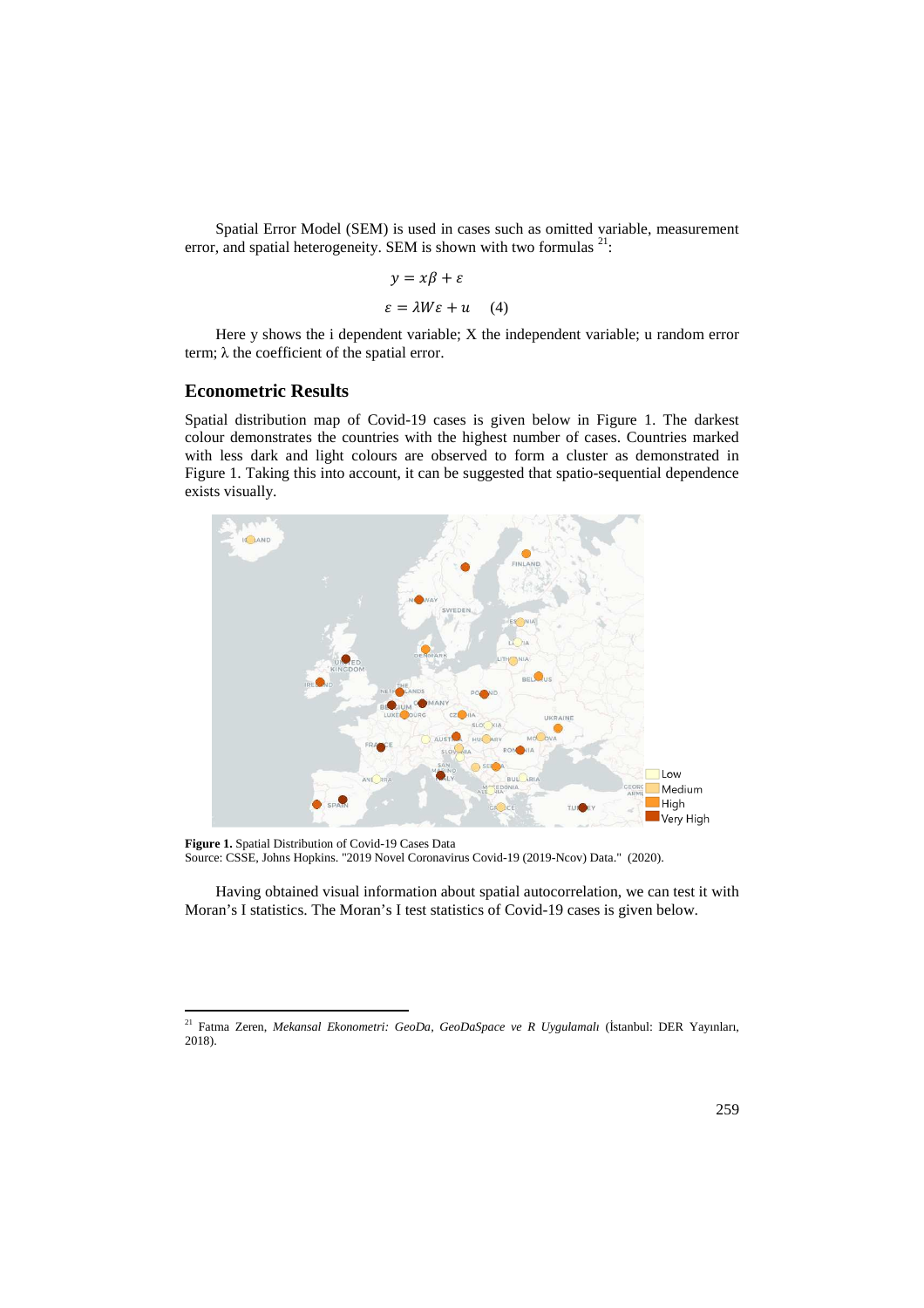

Figure 2. Moran Scatter Plot of Covid-19 Cases Sources: Author's Own Estimation

Moran's I test statistics, which was calculated as 0.101 for Covid-19 cases, is statistically significant at 5% significance level and shows that there is positive autocorrelation.



Figure 3. LISA Map of Covid-19 Cases Source: CSSE, Johns Hopkins. "2019 Novel Coronavirus Covid-19 (2019-Ncov) Data." (2020).

In Figure 3, the HH region marked with the colour red in the LISA map of Covid 19 cases includes Belgium, the Netherlands, the United Kingdom, France and Spain; these countries have a higher number of cases above the world average and are in relation with countries which have high number of cases. Having fewer cases than the these countries have a higher number of cases above the world average and are in relation with countries which have high number of cases. Having fewer cases than the world average but interacting with countries that have a region includes Ireland, Andorra, Luxembourg, and Portugal. The HL region which has a higher number of cases than the world average and is in contact with regions that have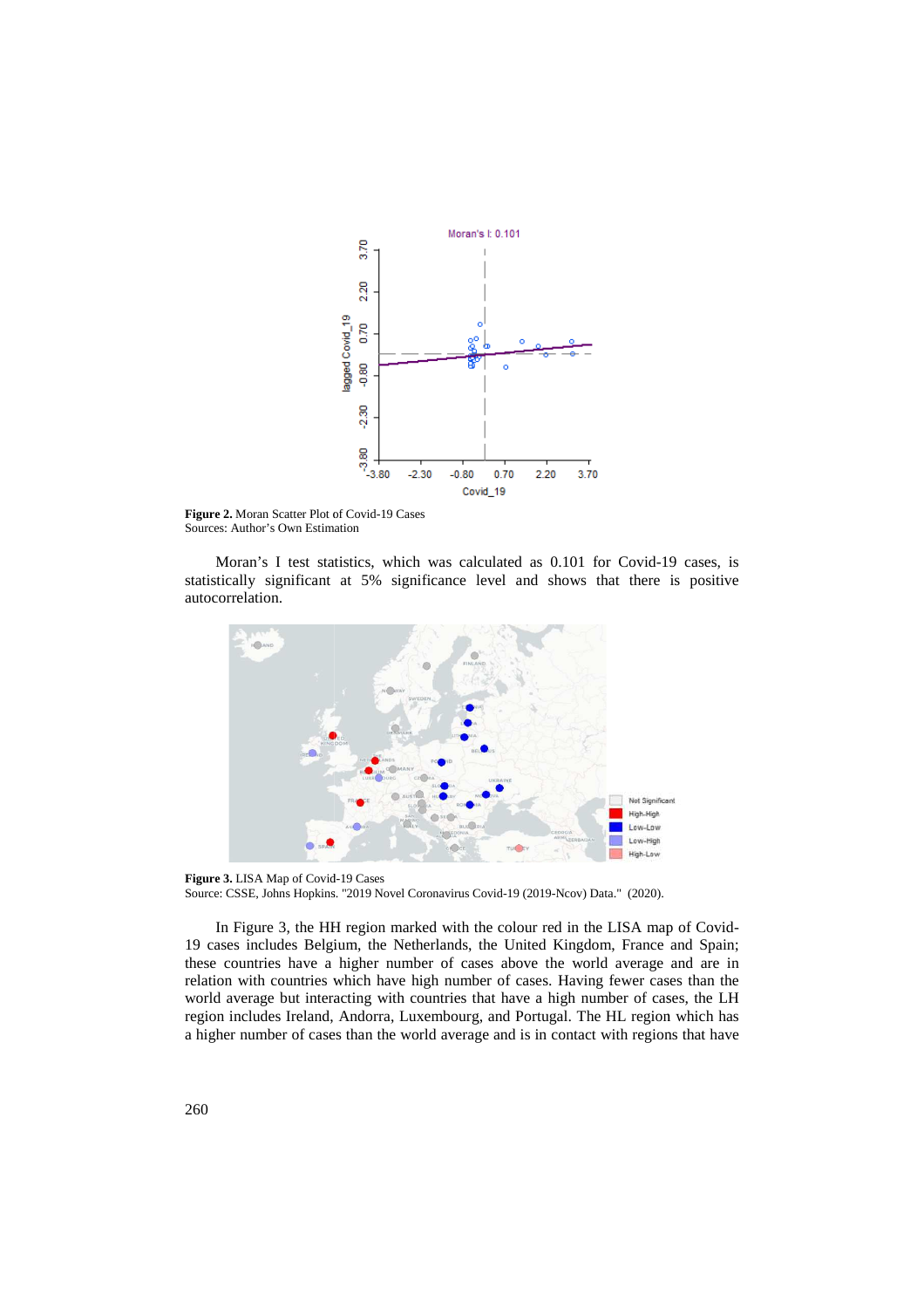lower numbers of cases includes only Turkey. Hungary, Moldova, Poland, Romania, Slovak Republic, Ukraine, Belarus, Latvia, Lithuania, and Estonia form the LL region which has a low number of cases.



**Figure 4.** Spatial Distribution of Globalisation Source: Gygli, Savina, Florian Haelg, Niklas Potrafke, and Jan-Egbert Sturm. "The Kof Globalisation Index – Revisited." The Review of International Organizations 14, no. 3 (2019/09/01 2019): 543-74. https://doi.org/10.1007/s11558-019-09344-2.

When we categorise into 5 groups the European countries investigated; the first group includes Austria, Belgium, Denmark, Germany, the Netherlands, Sweden, and the United Kingdom. The rankings of these countries in the world globalisation index in 2019 follow respectively as: 6, 3, 8, 7, 2, 4, 7. As can be seen, the European countries rank in the top 10 in the world. The second group includes Czech Republic, Finland, France, Hungary, Ireland, Norway, Portugal, and Spain. The rankings of these countries in the 2019 world globalisation index follow respectively as: 13, 9, 10, 19, 17, 11, 15, 12. The third group includes Croatia, Estonia, Greece, Italy, Slovak Republic, Lithuania, and Luxembourg; the fourth group includes Bulgaria, Iceland, Poland, Romania, Slovenia, Ukraine, Latvia, and Serbia; the fifth group includes Albania, Bosnia and Herzegovina, Moldova, Turkey, Andorra, Belarus, and Liechtenstein.

Following the investigation of spatial clustering of Covid-19 cases in Europe, the effect of the countries' globalisation level on Covid-19 cases was investigated by using spatial analysis methods. In this context, the question whether globalisation is an effective factor on Covid-19 cases was attempted to be answered by determining spatial autocorrelation. In order to measure the effect of globalisation on the number of Covid-19 cases, a regression model was formed. The model's parameters were estimated with ordinary least squares method (OLS). The estimations related to this model are indicated below in Table 1.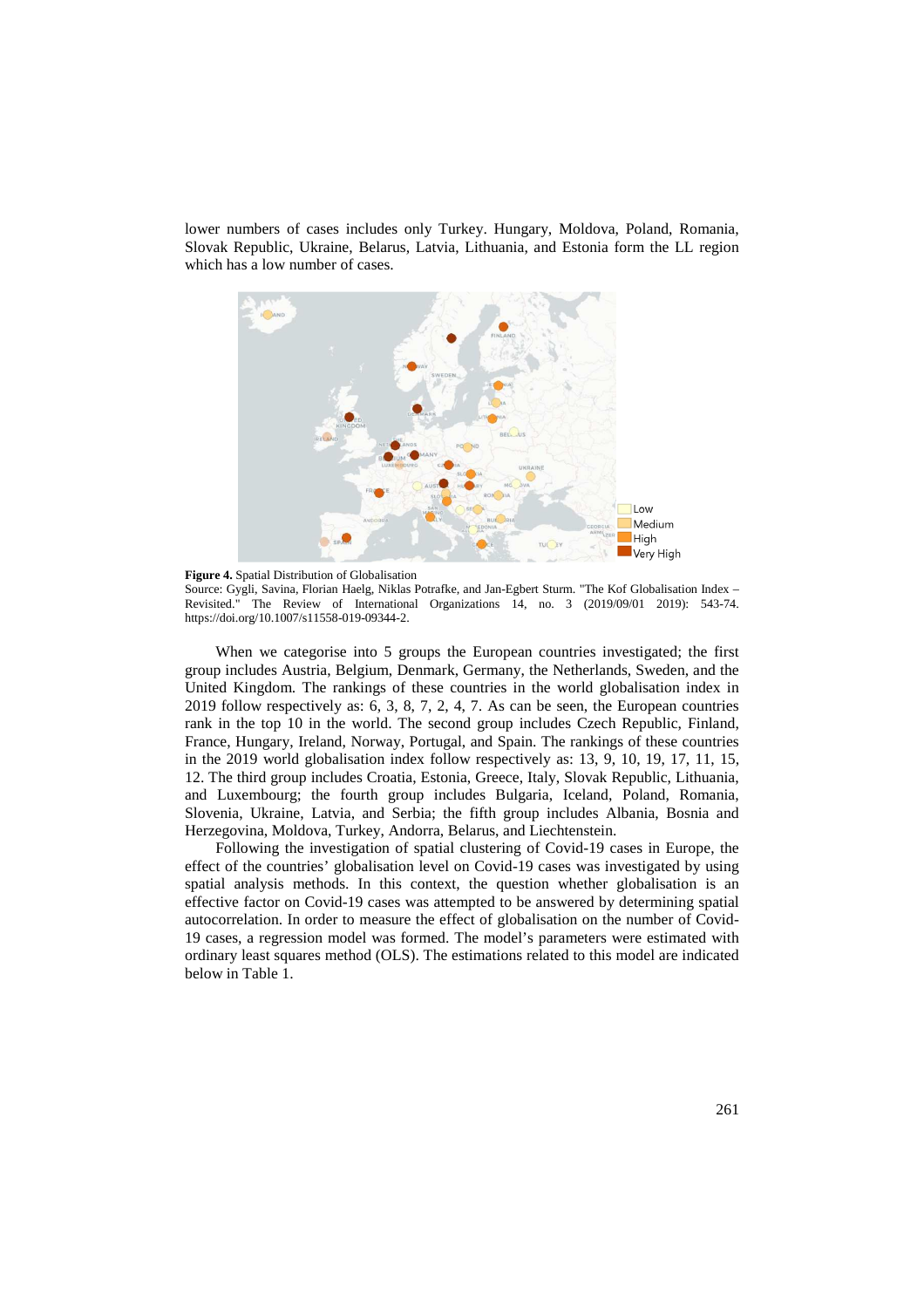| Table 1. Spatial Autocorrelation and OLS Estimations |
|------------------------------------------------------|
|------------------------------------------------------|

| Variable            | Value                  | Prob.   |
|---------------------|------------------------|---------|
| Constant            | 3.42                   | 0.12    |
| Globalisation       | 0.11                   | 0.00    |
| Moran's I           | 0.13                   | 0.00    |
| $LM_{lag}$          | 2.81                   | 0.09    |
| $RLM_{lag}$         | 0.22                   | 0.64    |
| $LM_{error}$        | 3.73                   | 0.05    |
| $RLM_{error}$       | 1.15                   | 0.28    |
| Jarque-Bera         | 2.20                   | 0.33    |
| Breusch-Pagan       | 0.03                   | 0.86    |
| MCD: 16.72616       | Schwarz criterion:     | 143.486 |
| R-squared: 0.314558 | Akaike info criterion: | 140.264 |

Sources: Author's Own Estimation

According to Moran's I statistics which investigates the presence of spatial autocorrelation, it is seen that spatial autocorrelation is present in the model. Both models are valid according to the LMlag and LMerror test results' 10% significance level. Therefore, it can be said that both Spatial Lag Model and Spatial Error Model are valid. However, at 5% significance level, null hypothesis is rejected only in LMerror model. According to the OLS estimation results, the globalisation coefficient was found to be positive as expected. The results of the Spatial Error Model are given in Table 2.

| Variable            | Value                     | Prob.                      |
|---------------------|---------------------------|----------------------------|
| Constant            | 3.6552                    | 0.0732                     |
| Globalisation       | 0.1062                    | 0.0000                     |
| Lambda              | 0.5749                    | 0.0209                     |
| Breusch-Pagan       | 0.0320                    | 0.8581                     |
| R-squared: 0.385401 | Akaike criterion: 137.206 | Schwarz criterion: 140.427 |

**Table 2.** Estimation Results of Spatial Error Model

Sources: Author's Own Estimation

In this study, the main model used to investigate the effect of globalisation variable on Covid-19 cases is the Spatial Error Model. When Table 2, which shows the estimation results of the Spatial Error Model, is examined, the globalisation variable is seen to have a positive effect on the number of Covid-19 cases in the scope of Europe. The determination coefficient for the Spatial Error Model was found as 0.38. In this light, the relevant independent variable explains the dependent variable at a rate of 0.38. The AIC and SC values obtained from this model are lower than the AIC and SC values obtained from the OLS. The fact that these criteria have lower values shows that the Spatial Error Model gives better results than the conventional model. In addition, Lambda coefficient is statistically significant.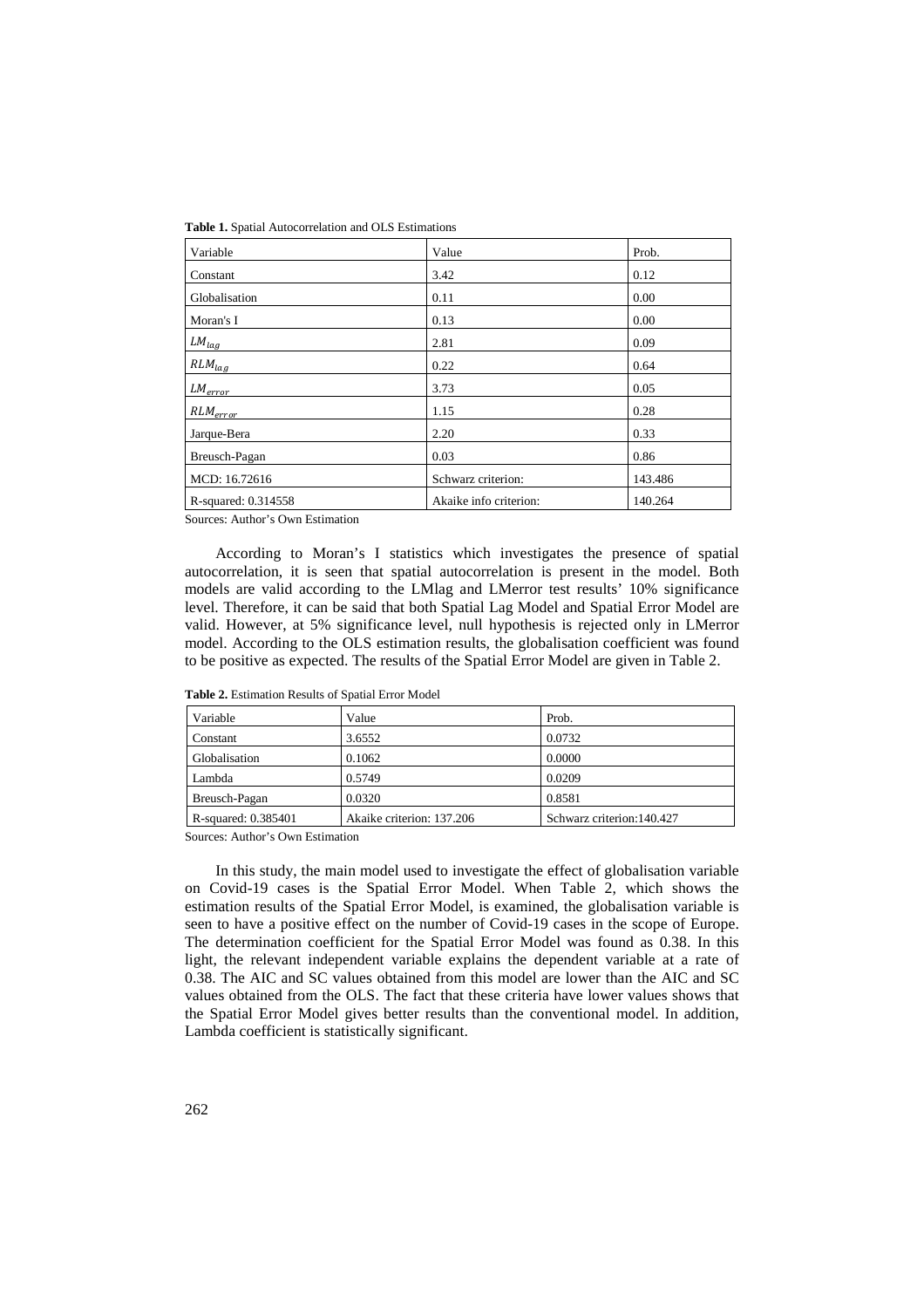## **Conclusion**

In this study, the differences between the spatial patterns of Covid-19 in Europe on a country basis are presented. Additionally, the study attempted to determine the effect of globalisation on the number of Covid-19 cases. With the Moran's I value of the number of Covid-19 cases, a positive spatial autocorrelation was found, and the relation types were demonstrated by means of Moran Scatter Plot. Local spatial relations were investigated with LISA analysis. Following the analysis, a regression model was formed based on the notion that globalisation may increase the spread of pandemics. According to the results of the spatial dependence tests, the spatial error model was found to be valid and the study was furthered with the estimation of the spatial error model. Having examined the AIC and SC information criteria, it was found that the spatial error model gave more significant results than the conventional regression model. In light of the results of the spatial error model, it was found that globalisation had a positive effect on the number of Covid-19 cases in Europe.

In the post Covid-19 era, different globalisation regulations and structures are expected to develop in economic, political, and social areas. It is remarked that the concept of 'normal' will no longer have the same meaning as before the Covid-19 pandemic. In this context, it is not possible to evaluate economic life through the old concept of normality. The fact that globalisation is found to have a positive impact on Covid-19 cases in European countries indicates the need for new regulations concerning globalisation in economic and social areas. The product and service-related commercial problems in healthcare that Europe and the world faced are considered to have an effective role in causing the pandemic to spread at such a great pace. The reaction against restrictive measures was strong in European countries where political freedom is comparatively higher. The failure to have urgent access essential protections such as face masks and disinfectants has called for a questioning of external dependence in certain production areas. The external dependence in terms of countries' food safety has come to be questioned as well.

Many studies engage with the future of globalisation after the Covid-19 pandemic. However, globalisation's contribution to the condition we are going through must be taken into consideration while carrying out studies/research about how globalisation should evolve. Determining in which areas globalisation has been effective on the spread of the pandemic with in-depth analyses is a factor that must be taken into consideration in terms of shaping the future of globalisation. The findings of the study have shown that globalisation has proved to be effective not only in spreading economic crises across the globe, but also in spreading pandemics in a similar fashion.

#### **References**

Anselin, Luc. "Local Indicators of Spatial Association—Lisa." *Geographical analysis* 27, no. 2 (1995): 93-115.

Anselin, Luc, Ibnu Syabri, and Youngihn Kho. "Geoda: An Introduction to Spatial Data Analysis." In *Handbook of Applied Spatial Analysis*, 73-89: Springer, 2010.

Baldwin, Richard, and Beatrice Weeder di Maura. *Economics in the Time of Covid-19.* CEPR Press, 2020.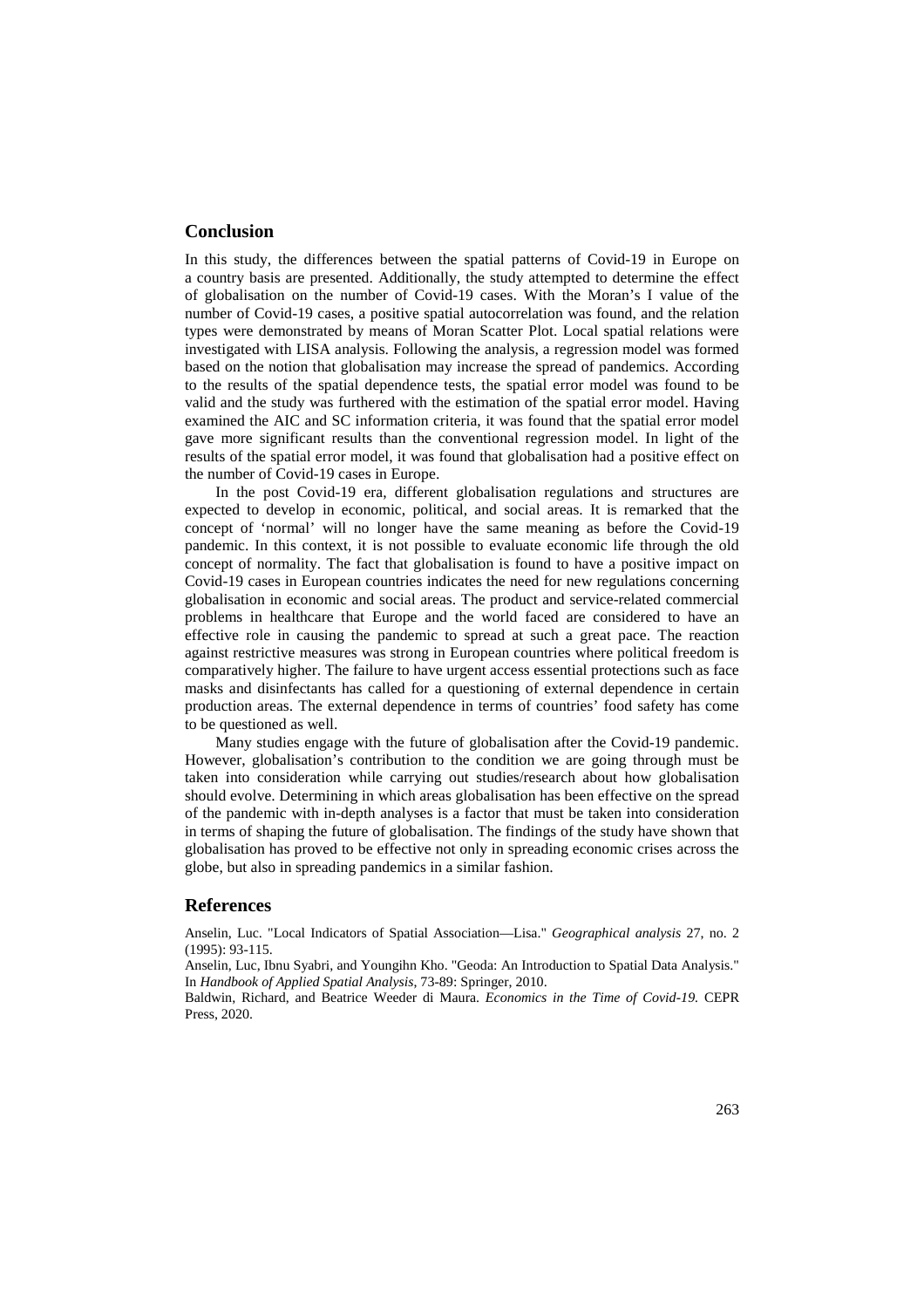Berend, Ivan T. *An Economic History of Twentieth-Century Europe: Economic Regimes from Laissez-Faire to Globalization.* Cambridge University Press, 2016.

Brittan, Leon. *Globalisation Vs. Sovereignty? The European Response: The 1997 Rede Lecture and Related Speeches and Articles.* Cambridge University Press, 1998.

CSSE, Johns Hopkins. "2019 Novel Coronavirus Covid-19 (2019-Ncov) Data." (2020). https://github.com/CSSEGISandData/COVID-19.

del Rio-Chanona, R Maria, Penny Mealy, Anton Pichler, Francois Lafond, and Doyne Farmer. "Supply and Demand Shocks in the Covid-19 Pandemic: An Industry and Occupation Perspective." *arXiv preprint arXiv:2004.06759* (2020).

"Novel Coronavirus (Covid-19)." 2020, http://www.fao.org/2019-ncov/q-and-a/impact-on-foodand-agriculture/en/.

Fischer, Manfred M, and Jinfeng Wang. *Spatial Data Analysis: Models, Methods and Techniques.* Springer Science & Business Media, 2011.

Gygli, Savina, Florian Haelg, Niklas Potrafke, and Jan-Egbert Sturm. "The Kof Globalisation Index – Revisited." *The Review of International Organizations* 14, no. 3 (2019/09/01 2019): 543- 74. https://doi.org/10.1007/s11558-019-09344-2. https://doi.org/10.1007/s11558-019-09344-2.

Labonté, Ronald, Katia Mohindra, and Ted Schrecker. "The Growing Impact of Globalization for Health and Public Health Practice." *Annual review of public health* 32 (2011).

Novel, Coronavirus Pneumonia Emergency Response Epidemiology. "The Epidemiological Characteristics of an Outbreak of 2019 Novel Coronavirus Diseases (Covid-19) in China." *Zhonghua liu xing bing xue za zhi= Zhonghua liuxingbingxue zazhi* 41, no. 2 (2020): 145.

Saunders-Hastings, Patrick R, and Daniel Krewski. "Reviewing the History of Pandemic Influenza: Understanding Patterns of Emergence and Transmission." *Pathogens* 5, no. 4 (2016): 66.

Stawicka, E, and A Parlinska. "12 Emerging Wireless Technologies Based on Iot in Healthcare Systems in Poland." In *Iot Security Paradigms and Applications: Research and Practices*, edited by Bharat Bhushan Sudhir Kumar Sharma, Narayan C. Debnath, 261: CRC Press, 2020.

Yılgör, Metehan. *Mekansal Ekonometri: Mekansal Yatay Kesit Ve Mekansal Panel Veri Modelleri.* İstanbul: DER Yayınları, 2019.

Zeren, Fatma. *Mekansal Ekonometri: Geoda, Geodaspace Ve R Uygulamalı.* İstanbul: DER Yayınları, 2018.

# **Analiza przestrzenna relacji między przypadkami Covid-19 a globalizacją w Europie**

### **Streszczenie**

Wraz z procesem globalizacji struktury gospodarcze, społeczne i polityczne stają się coraz bardziej ze sobą powiązane. Ze względu na obecną pandemię Covid-19 zaobserwowano, że epidemie takie jak Covid-19 zglobalizują się i przekształcają się w pandemie na skalę globalną. W badaniu tym sugeruje się, że wraz z charakterystycznymi zdolnościami Covid-19, takimi jak szybkie rozprzestrzenianie się, fakt, że świat stał się bardziej mobilny i zintegrowany z powodu globalizacji, jest uważany za mający wpływ na pandemię; w związku z tym wpływ globalizacji na przypadki Covid-19 w krajach europejskich badano za pomocą metod analizy przestrzennej. Wyniki testu I Morana przeprowadzonego na temat przypadków Covid-19 w krajach europejskich sugerują, że istnieje pozytywna autokorelacja Zgodnie z wynikami analizy LISA stwierdzono, że Zjednoczone Królestwo, Niderlandy, Francja i Belgia mają nie tylko większą liczbę spraw dotyczących covid-19, ale także zostały dotknięte przez kraje, w których wiele przypadków jest powyżej średniej europejskiej. Zgodnie z wynikami modelu błędu przestrzennego mającego na